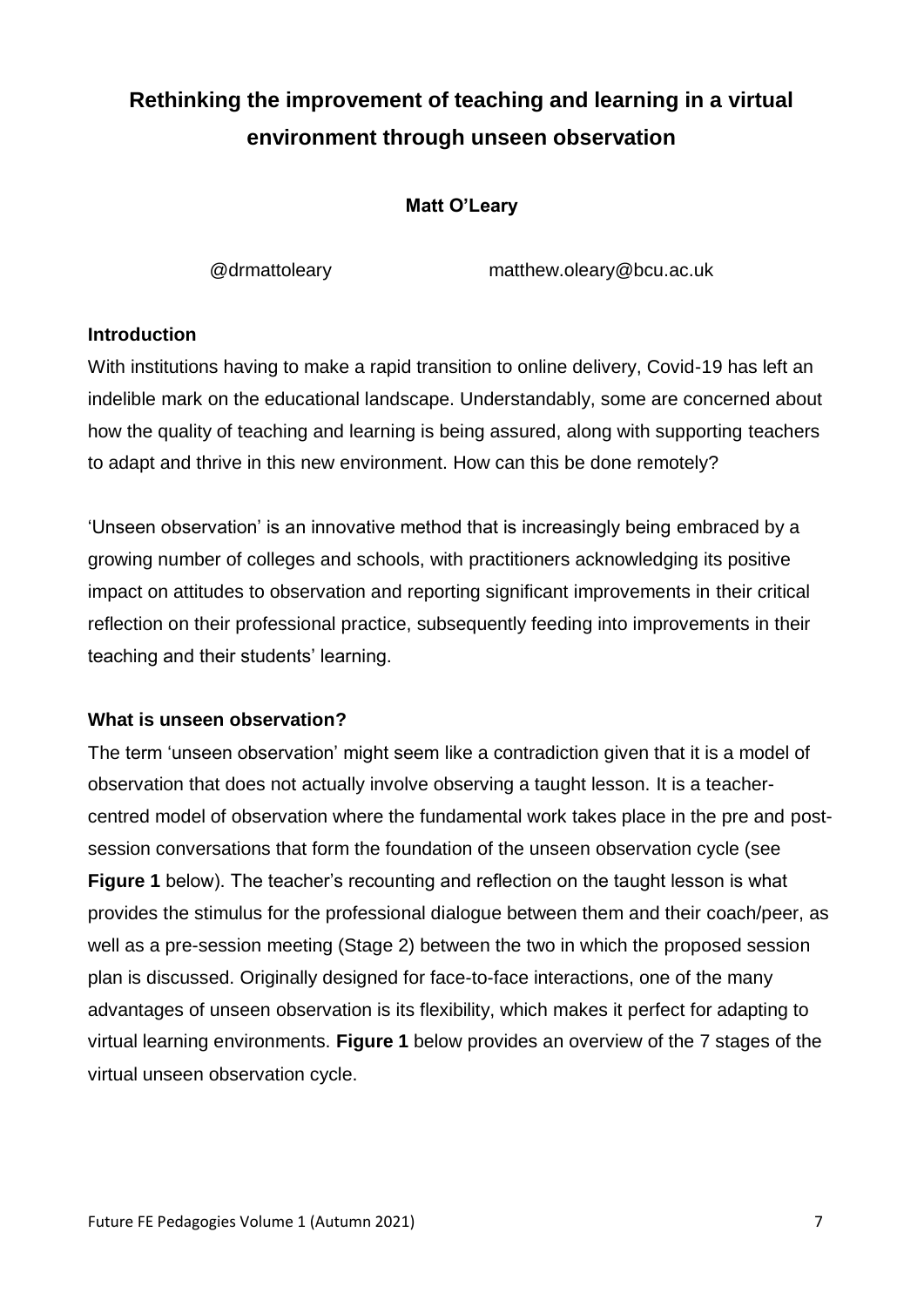# **What are the principles and purposes of unseen observation?**

Unseen observation shifts the traditional emphasis of observation from a product-focused event to a process-driven practice that prioritises deep, meaningful thinking about teaching and learning through collegial conversations and collective reflection. This takes place through detailed conversations about the teacher's planning, their delivery and analysis of its effectiveness. By removing the 'performance' element traditionally associated with classroom observation, unseen observation allows us to reconceptualise how we think about observation as an educational tool to support teacher improvement. It also puts the control and accountability of the process back into the hands of practitioners, as it is built on the premise that they are the best people to decide their own professional needs and those of their students.



*Figure 1 – An overview of the 7 stages of the virtual unseen observation cycle*

# **How does unseen observation work in practice?**

Stages 1-4: The teacher identifies a session and particular area of practice they wish to focus on. They prepare their session plan and resources, sharing them virtually with their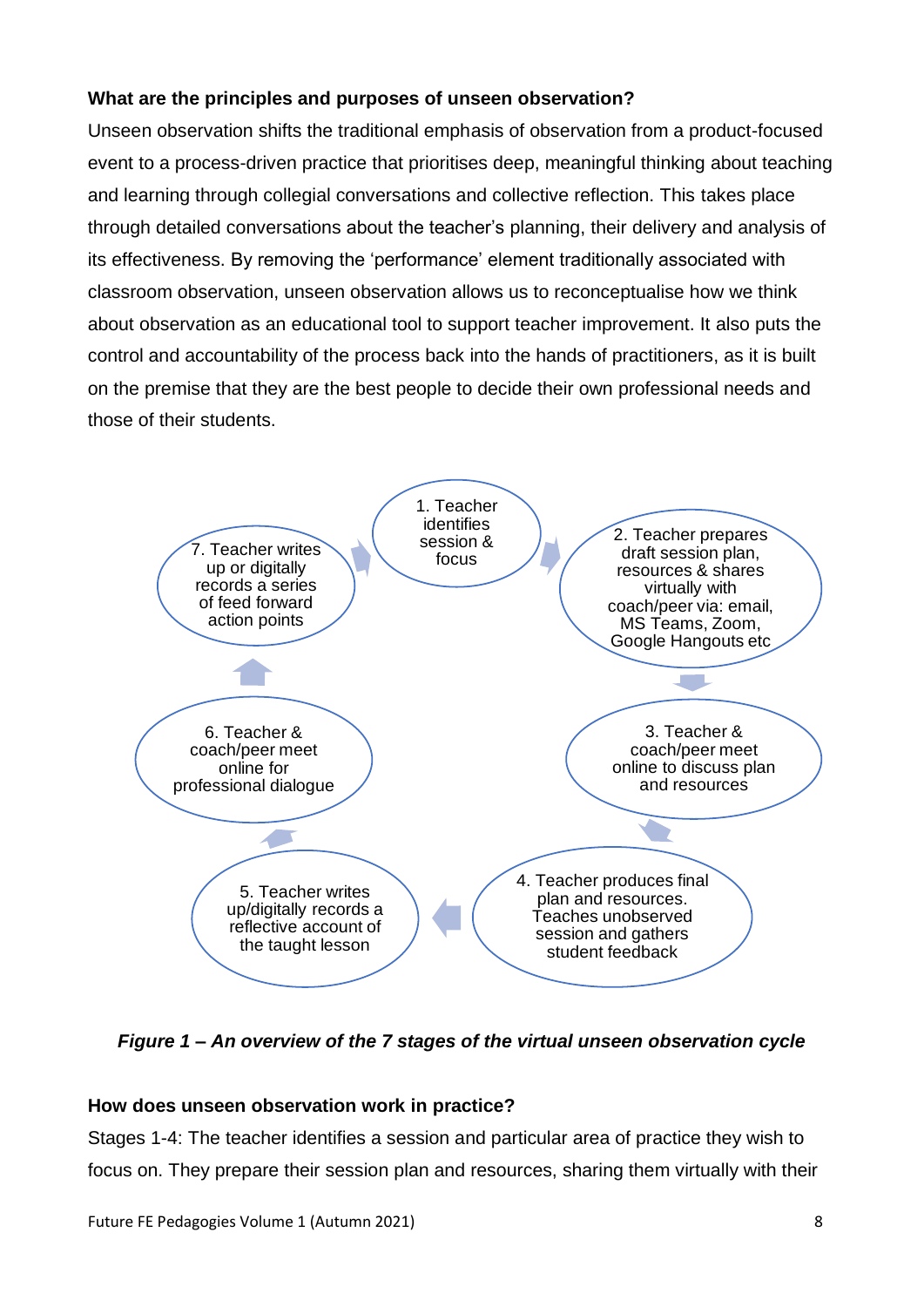peer/coach before arranging an online meeting. The pair discuss the rationale for the selected teaching techniques and tasks, along with the anticipated impact on the students. The Stage 3 conversation also explores the teaching and learning philosophies underpinning the teacher's reasoning and considers any improvements before the teacher finalises their session plan. The teacher then delivers the unobserved session, including opportunities for students to provide feedback/evaluation of their learning experience (e.g. online questions on a chat forum), which can be used to inform the teacher's subsequent reflections.

Stage 5-7: The teacher writes up and/or digitally records a reflective account of the session. The teacher and peer/coach meet online for a post-session conversation to discuss the effectiveness of the session and the anticipated outcomes. The two interrogate any assumptions upon which the plan was based and examine possible sources of evidence. Following the discussion, the teacher then writes up/digitally records a series of feed forward action points to work on.

#### **What are some of the benefits of virtual unseen observation?**

- 1. **Depth and rigour** the depth involved in the planning, reflection, discussion and analysis of the session means that unseen observation can be a more rigorous process than conventional models of observation. It provides a platform for institutions to formally embed the importance of reflection into its improvement systems, recognising the value of in-depth thinking about teaching and learning.
- 2. **Removing the Hawthorne effect**  teachers are able to behave more naturally and authentically without the presence of an observer during the session.
- 3. **Creativity and risk-taking** as the surveillance and performance elements of traditional observations are no longer present, it encourages teachers to be more creative and take more risks in their teaching without the fear of being judged.
- 4. **Recalibration of locus of control** the shift in the locus of control from the 'observer' to the 'observed' creates a more equitable working relationship, reducing some of the counterproductive effects of traditional observations. Placing the teacher's thinking and decision making at the centre of the process also allows them to explore and discuss wider aspects of their beliefs about teaching and learning in greater depth instead of focusing on an isolated session.
- Future FE Pedagogies Volume 1 (Autumn 2021) 9 5. **Teacher autonomy and ownership** – as individual teachers are empowered to decide the focus of their unseen observation, this provides them with increased autonomy to